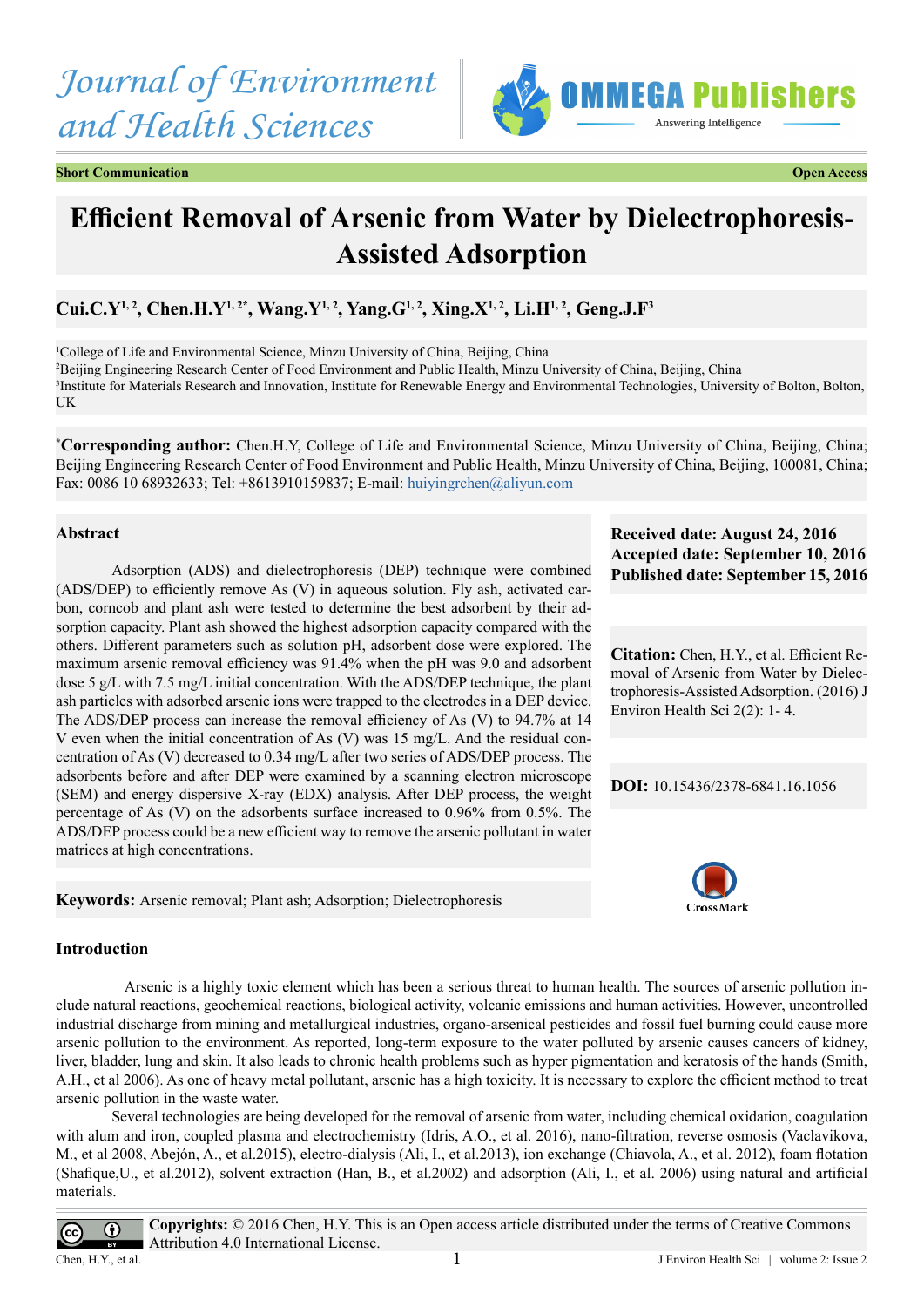#### Dielectrophoresis-Assisted Adsorption

Among these techniques, adsorption has been widely used to remove arsenic due to its low cost (Ali, I., et al. 2012) and high efficiency (Abejón, A.,et al.2015). Many materials such as biological materials, mineral oxides, activated carbons (Ali, I., et al. 2010), or polymer resins (Taleb, K., et al. 2015), have been used to remove arsenic. As well known, DEP could cause a motion of dielectric particles caused by polarization effects in a non-uniform electric field (Wakizaka,Y., et al 2004, Hossan, M.R., et al 2013). Moreover, it is a powerful tool which can be used to trap the polarized particles suspended in fluid media in a non-uniform electric field (Rodrigo, M.D. 2012). Furthermore DEP can be used to control the crystal structure and particle size (Cui, C.Y., et al 2015) and morphologies (Cui, C.Y., et al 2016). And we found that heavy metal cation ions can be high effectively removed by combining adsorption and DEP. It is believed that not only cation but also anion ionic pollutants As (V) could be efficiently removed by ADS/DEP. In this study, we first selected plant ash as the adsorbent. After the adsorption process these plant ash particles with As (V) were trapped and removed by DEP. The removal efficiencies of As (V) were investigated under the condition of both ADS and ADS/DEP.

#### **Materials and Methods**

#### **Preparation of adsorbent**

Fly ash (Xuanen, Hubei), activated carbon (Sinopharm Chemical Reagent Co., Ltd), corncob (Tangshan, Hebei) and plant ash (Xuanen, Hubei) were used as the adsorbents. Corncob was mechanically grinded and charring at 800°C for 1 h in the muffle furnace (SX3-4-16, Made in Tianjin).

#### **Adsorption experiments**

The arsenic stock solution of 750 mg/L was prepared by dissolving the  $\text{Na}_3\text{AsO}_4^{\bullet}12\text{H}_2\text{O}$  (Sinopharm Chemical Reagent Co., Ltd) salt. All the diluted solutions were prepared by ultra-pure water. Batch experiments were performed with 50 ml or 500 ml of As (V) with the initial concentration 7.5 mg/L or 15 mg/L. The stirring time was 1.5 h. The pH of the solution was adjusted by 0.1 M HCl or 0.1 M NaOH solution. The adsorption capacity q (mg/g) was calculated from the following equation (1):

$$
q = \frac{(\text{Co} - \text{Ce})V}{m}
$$

Where Co and Ce are the initial and equilibrium concentrations of the As solutions, respectively. V is the solution volume (L); m is the adsorbent mass (g).



The concentrations of arsenic in the samples were measured using the water quality-determination of total arsenic-silver diethyldithiocarbamate spectrophotometric method (GB 7485-87). The absorbance of arsenic was tested at the wavelength of 520 nm by the 721-spectrophotometer (Shanghai analysis instrument Co., Ltd, China).

#### **Dielectrophoresis experiments**

DEP experiments were conducted with a home-made device as shown in Figure 1. (Hu, J., et al 2015). DC voltage was supplied to the electrodes made of titanium wire mesh.



**Figure 1:** The DEP device layout used in the experiments.

#### **Characterization of adsorbents**

Morphologies of the absorbent samples were examined by a scanning electron microscope (SEM, Hitachi S-4800, Made in Japan). The energy dispersive X-ray (EDX) analysis was used to determine the weight percentage of As on the absorbents.

#### **Results and Discussion**

#### **Screening of the adsorbents**

Fly ash, activated carbon, carbonized corncob and plant ash were tested in the adsorption experiments with the adsorbent 10 g/L. The stirring time was 1.5 h. Figure. 2(a) shows the adsorption capacity of different adsorbents. It can be observed that the adsorption capacity of As (V) with plant ash (0.58 mg/g) is the highest among the four adsorbents. It is found that the small particles of the plant ash which is about 10 times smaller compared with the others from Figure. 2(b). These plant ash particles look more spherical in shape, and porous in structure, which are believed to help increase the absorption capacity of As (V). Therefore, plant ash was selected as the adsorbent in the subsequent experiments.

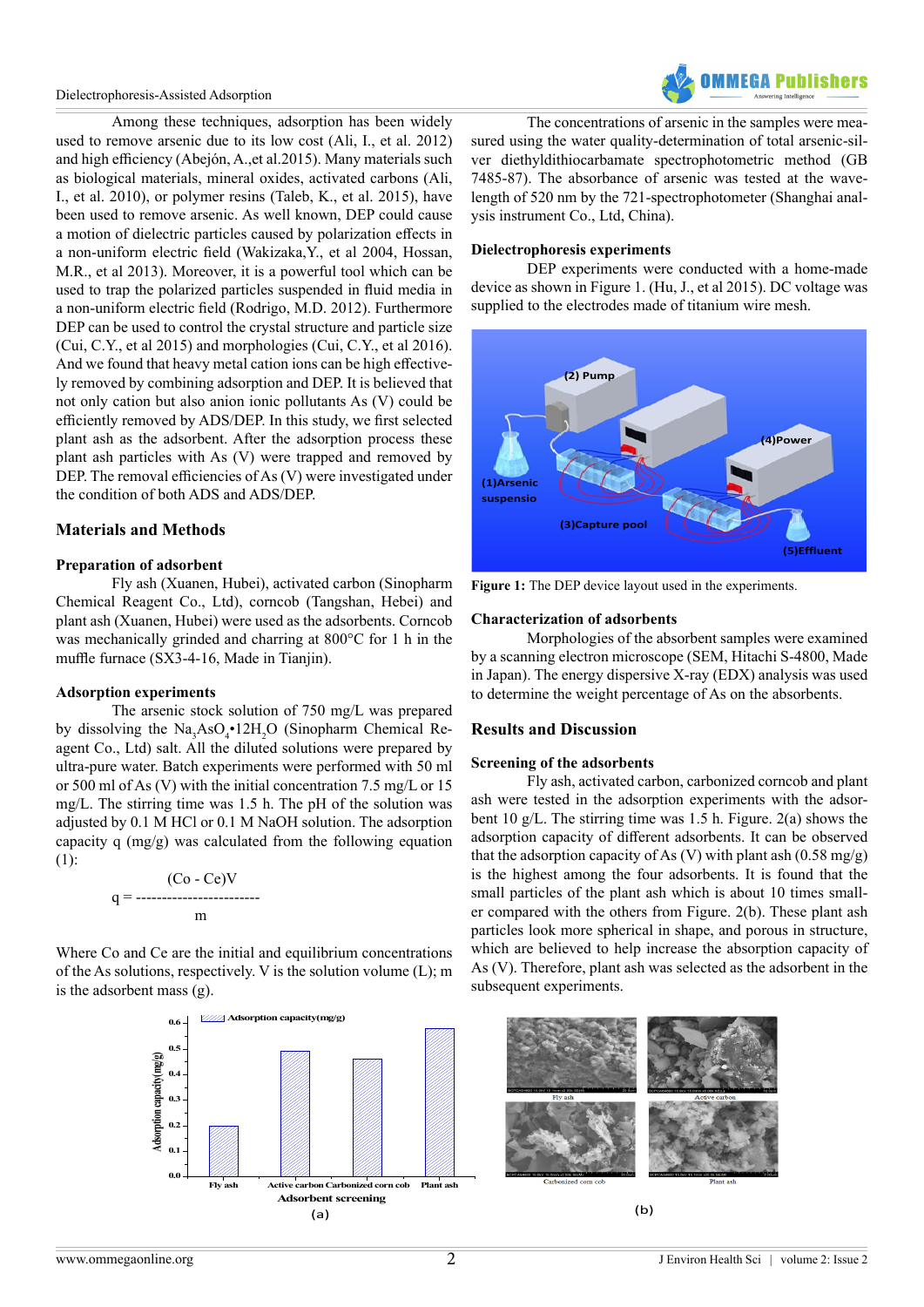**Figure 2:** Adsorption capacity and morphology of four adsorbents (a) Adsorption capacity of the different adsorbents. (b) SEM micrograph of the different adsorbents

#### **Effect of adsorbent dose**

Effect of the pH on the adsorption of As (V) onto the plant ash was investigated before we deplored explored the effect of adsorbent dose. It was found that the maximum adsorption took place at pH 9.0. Therefore, we used pH 9.0 for the subsequent experiments without any adjustment by either base or acid. Provide some basic water chemistry of the water matrix such as EC, turbidity, TDS. Figure. 3 shows the effect of plant ash dosage on the adsorption capacity of As (V) by varying the dose from 2.5 to 15 g/L with the initial concentration 7.5 mg/L at pH 9.0. It can be observed that the As (V) adsorption capacity by plant ash decreased as the dose increased. While the higher dosage would lead to the total removal rate higher because greater exchangeable sites or more bare surface area could be provided become available at the higher dose [Pandey, P.K., et al 2009]. The total removal efficiency reached 91.4% when the dosage was 5 g/L, which was selected as the optimal dosage in the subsequent experiments.



**Figure 3:** The effect of adsorbent dose on removal of As (V).

#### **Effect of DEP process**

The ADS/DEP experiments were performed with the initial concentration of 15 mg/L which was a double of the adsorption experiments. After the adsorption of 1.5 h, the suspension was pumped into the DEP device. The voltage was adjusted at 14 V and the constant flow pump speed at 0.074 ml/s. Figure. 4 shows that the removal rate of As (V) increased significantly after DEP process compared with the adsorption only even if the initial concentration is higher. After two series of ADS/DEP the residual concentration of As (V) was 0.34 mg/L which was lower than the national industrial standard of China (0.5 mg/L). The adsorbent particles could be polarized in the electric field and trapped to the electrodes by DEP force which would make the solution clearer. It can be found that the removal rate of As (V) can be significantly improved by combing DEP and ADS. Therefore, we conclude that ADS/DEP can be an efficient way to remove the arsenic pollutant in water.



**AFAA Puhlish** 

**Figure 4:** The effect of DEP on the removal rate of As (V).

#### **Analysis of plant ash by SEM and EDX**

Figure 5 shows the morphologies of the plant ash after different processes by SEM. Figure. 5(c) and (d) show that the surface of the plant ash trapped on the electrodes has changed a lot after the DEP process, with a serious aggregation of the particles. The weight percentage of As (V) on the surface of the plant ash before and after the ADS or ADS/DEP process was determined by energy dispersive X-ray (EDX) analysis. The weight percentages of As (V) on the adsorbents increased to 0.96% and 0.72% from 0.5% on the anode and cathode electrodes respectively. It means that the DEP process has greatly facilitated the removal of As (V) from the aqueous solutions.



**Figure 5:** SEM images of the plant ash

(a) Before ADS, (b) after ADS, (c) after ADS/DEP (anode), (d) after ADS/DEP (cathode)

#### **Conclusions**

To efficiently remove As (V), the plant ash was screened as the best adsorbent in the adsorption experiments. At the optimal conditions, the removal efficiency was 91.4% when the initial arsenic concentration was 7.5 mg/L. The removal rate of As (V) can be further increased to 94.7% after DEP process, which was 35.4% higher than that achieved by adsorption only, when the initial concentration of As (V) was 15 mg/L. In short, our results indicate that the combined ADS/DEP process can be used to greatly improve the removal efficiency of As (V) in aqueous solution compared with the ADS process only. The combined